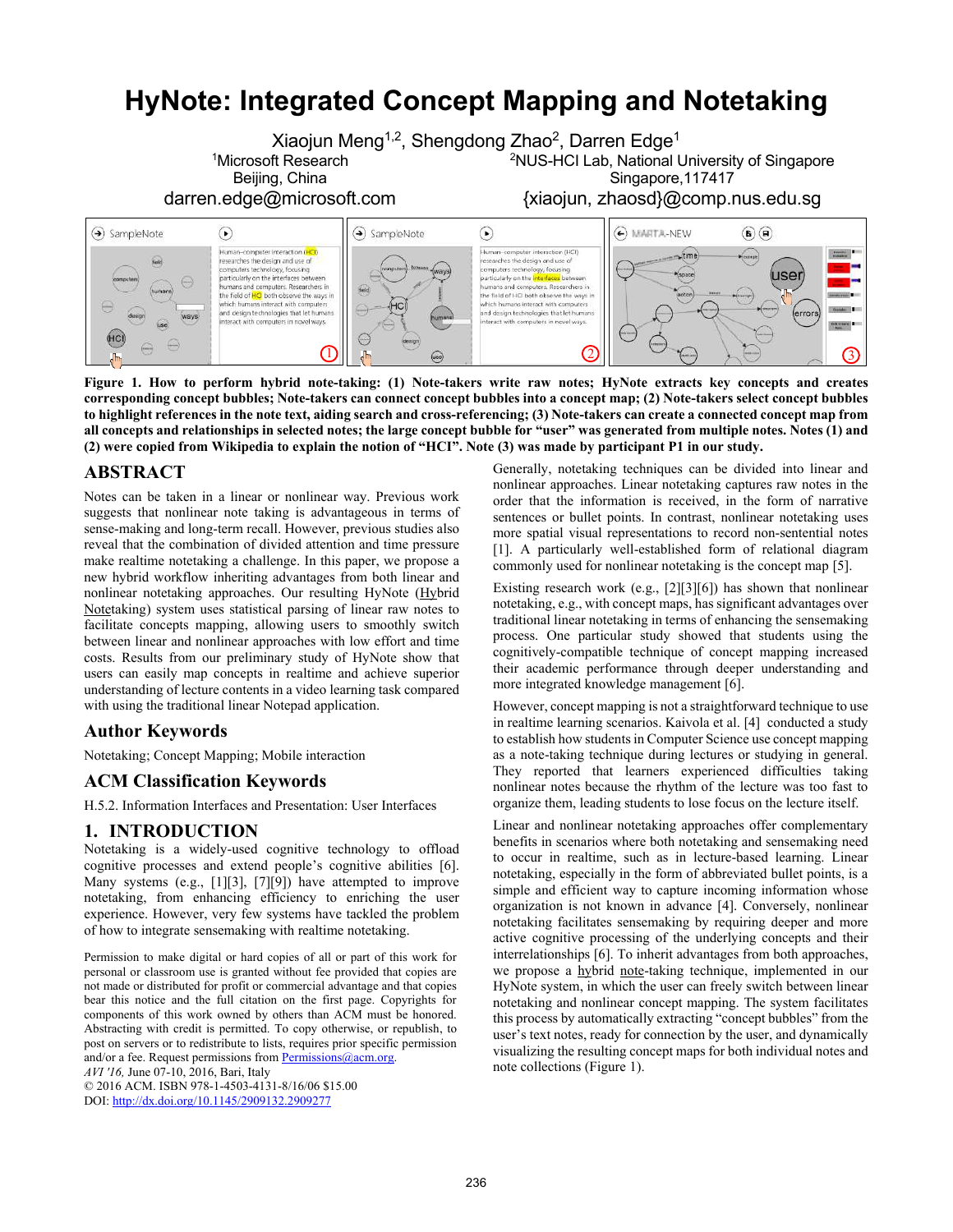In a formative user study, use of HyNote led to superior understanding of video lectures compared with use of the NotePad application, showing promise for hybrid notetaking in general.

## **2. RELATED WORK**

Existing notetaking systems from the HCI literature have tackled various aspects and forms of the activity. TextTearing [\[9\] f](#page-3-6)acilitates digital ink annotation on existing documents via in-situ expansion of inter-line whitespace. InkSeine [\[3\]](#page-3-7) is a pen-based tablet application that supports active notetaking with in-situ search of ink notes. Finally, InkAncho[r \[7\] p](#page-3-2)rovides a digital ink editor for finger drawing and writing on the smaller spaces of mobile touchscreens. While commerical products like Evernote and OneNote can be used for realtime notetaking and provide some nonlinear features, such as drawing diagrams and linking resources, the compexity and time cost of manually mapping and linking notes could provide a significant barrier to realtime use.

From prior studies, we know that even for linear notes, both typing and arranging text provide a meaningful contribution to the sensemaking process [\[1\].](#page-3-1) Prior work has also demonstrated significant advantages of nonlinear notetaking over traditional linear technique[s \[2\]](#page-3-4) [\[6\]](#page-3-0). However, Kaivola at al.'s study [\[4\]](#page-3-5) found that direct nonlinear notetaking is not easy to perform in realtime.

Automated concept mapping could help to reduce the time and effort required to build concept maps. For example, the system of Zubrinic et al. [\[10\]](#page-3-8) mines concepts from textual sources and constructs concept map relations based on language syntax. This work builds on the tradition of automated keyphrase extractio[n \[8\],](#page-3-9) which can help humans gain a quick sense of long documents. Extended text notes are a promising target for such an approach.

Overall, existing systems have not yet shown that sensemaking can be performed successfully during realtime notetaking. Nonlinear note forms are a promising solution, but they are difficult to construct in realtime and their potential integration with linear notes remains a design challenge.

# **3. DESIGN RATIONALE**

From participant feedback in the study of Kaivola et al. [\[4\],](#page-3-5) we identified two key problems for realtime concept mapping:

a) **Divided attention**. Students usually have no idea about the substance of lecture beforehand, and identifying and connecting key concepts requires strict attention. It can also be extremely difficult to follow what the lecturer is saying while simultaneously deciding and recording how it relates to new or existing concepts. Realtime concept mapping can thus create a significant distraction that causes delivered information to be missed or misunderstood.

b) **Time pressure**. Students found it challenging to map concepts in the live lecture because of its quick rhythm and their tendency to focus excessively on the visual aesthetics of their concept map (balance, hierarchy, clarity, etc.). Directly drawing the concept map is itself a time-consuming task, made all the more stressful by the need to make permanent decisions about its content and structure under time pressure and uncertainty of what is to come.

One participant also noted that "*It is probably easier to make the concept map based on the text because it can be directly processed after having read the text*". This concept solves the problems of divided attention and time pressure because when the pressure is on, the user can simply take linear notes. When the pressure is off, the user can pause, reflect, and record new-found understanding by constructing concept map relations between existing text elements. This concept forms the foundation of our new approach.

## **4. DESIGN**

## **4.1 Hybrid Notetaking Process**

As shown in the [Figure 2-](#page-1-0)a, there are two panels for users to take notes in this new technique. The right panel is used for linear notetaking in which raw text and bullets can be typed in any form. The left panel is used for nonlinear mapping of concepts automatically extracted from the raw notes and displayed as "concept bubbles". Note-takers can perform simple gestures to connect these concepts into a concept map for the note.



<span id="page-1-0"></span>**Figure 2. (a) Hybrid note-taking process: (1) concept bubbles generated from raw notes; (2) connected concept bubbles form a concept map that aids sensemaking. (b) Multi-note review process: (3) individual notes contribute their concepts and relations to a globally-connected concept map; (4) global understanding and navigation support future notetaking.** 

## **4.2 Multi-Note Review Process**

After taking individual notes, users are able to work on all single maps together to build a globally-connected concept map. As shown in [Figure 2-](#page-1-0)b, note-takers can toggle the state of each note in the right panel to be either "visible" or "invisible" in the left larger panel. Users can add to this connected concept map with further notes, expanding the role of the system from realtime notetaking to long-term knowledge management.

# **4.3 Overall Workflow**

To facilitate hybrid notetaking and review, we describe a new workflow for taking notes and how it is able to serve note-takers. This 4-step process follows the numbered red bubbles of [Figure 2:](#page-1-0) 

1) When starting to take notes, users typically have no idea about the content to come or its overall structure. In this phase, users can simply keep writing raw text notes into the right panel. All key concepts in the raw notes will be identified automatically and used to generate concept bubbles that appear in the left panel.

2) With a certain amount of notes taken, users will gradually make sense of the big picture. They can continue capturing raw notes as required, but also begin building a concept map using simple gestures on concept bubbles. Users can focus on either panel at any time, moving between them based on the pace of the speaker and their current level of understanding and cognitive load.

3) Note-takers often need to take multiple notes about the same topic. It is tedious to scan, review and search across multiple notes, especially when they are not all located in the same place. HyNote allow note-takers to easily create, modify, and review individual notes, as well as to integrate new concepts into their globallyconnected, automatically-generated concept map.

4) Building an entire concept map assists note-takers with the review of how concepts relate across multiple notetaking sessions, clearly viewing the relative importance and interconnectedness of concepts. This high-level visual representation can potentially help users develop a better understanding of the material, promote superior long-term recall, and prompt the addition of new notes that relate to properties of the emergent concept map.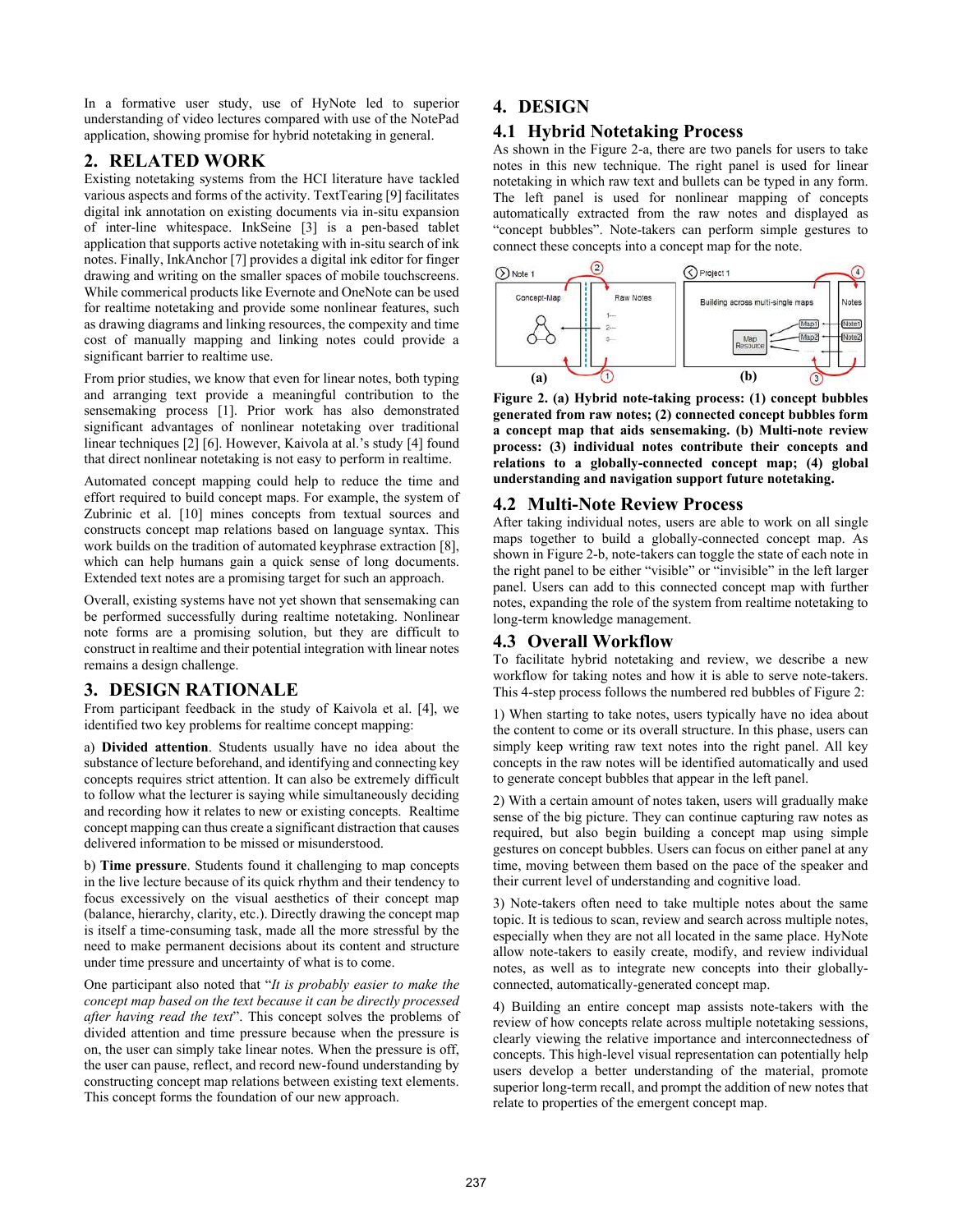## **5. IMPLEMENTATION**

We implemented our proposed workflow in HyNote – a Windows Store application written in WinJS. HyNote runs on Windows 8.1 tablet devices on which note-takers can take notes using a touch or physical keyboard, and map concepts using touch or mouse gestures. HyNote use is illustrated i[n Figure 1.](#page-0-0)

HyNote regards noun phrases in raw notes as potentially meaningful concepts. It extracts concepts from raw notes and automatically generates concept bubbles, even when the raw notes are not complete sentences. HyNote parses noun phrases using two sources: (1) a powerful statistical parsing and linguistic analysis toolkit, SPLAT<sup>1</sup>, which can accurately detect proper noun phrases from raw notes; and  $(2)$  a list of proper nouns, the Great noun list<sup>2</sup>, which contains a large vocabulary of proper nouns against which raw text can be matched. Users of HyNote can modify and personalize their own noun lists as desired.

HyNote concept mapping is performed using the flexible forcedirected graph layout<sup>3</sup> from the D3 library, and thus can help notetakers modify concept map layouts in a physically-constrained and intuitively understandable way. The result is an aesthetically pleasing and legible concept map regardless of the user's artistic talent. Such automated layout avoids overlapping concepts or committing concepts to fixed locations in space, thus allowing for organic, note-directed growth of the concept map over time.

Each concept bubble has three states: *Free*, *Fixed* and *Selected*. A bubble is first created in a *Free* state in the force-directed graph layout. When the user drags a *Free* bubble, it takes on a bold border, becomes *Fixed* in the layout of the panel to support connection to other concept bubbles, and highlights the corresponding text in the raw notes. When the user taps a *Free* or *Fixed* bubble, it becomes darker in background color and *Selected*. Any *Selected* bubble also occupies a fixed position in the layout. Tapping a *Selected* bubble toggles the selection away and the bubble becomes *Fixed* only. Double tapping makes a bubble *Free*.

Interaction with concept bubbles is based on the "Seven golden rules" [\[5\] f](#page-3-3)or concepts mapping, which state that *"each concept can only be written in one place on the map, and link words or phrases are written on every linking line to describe the relation between two concepts."* Therefore, identical concepts with their linked relations are self-merged in an animated fashion that can be easily recognized by note-takers. As [Figure 1](#page-0-0) shows, the frequency of concepts appearing in notes determines bubble diameters according to a logarithmic function, and the font size of concept labels is set such that they fill their containing bubbles. The underlying databinding enables note-takers to easily identify the most frequently appearing concepts. In addition, selecting a concept when another concept is already *Selected* links them in the direction from the first *Selected* concept to the second*.* Note-takers can type the link name upon its creation or edit it later by tapping the link. A *Selected*  bubble is also editable (for text update and bubble deletion). Double tapping white space pops up an empty bubble that allows notetakers to create concepts directly.

In the force-directed layout, *Free* bubbles are loosely anchored to the central position of the layout, and flow around other bubbles as a result of a repulsive force, except that two interconnected bubbles are subjected to an attractive force. *Fixed* and *Selected* bubbles are repositioned by the note-taker.

In the multi-note review process, selecting concepts highlights all contributing notes, as shown in [Figure 1-](#page-0-0)3. Users can zoom out to an overview, and zoom in to update details of individual maps.

#### **6. EVALUATION**

To investigate the extent to which HyNote supports realtime notetaking and sensemaking, we conducted a preliminary user study comparing it with a linear note-taking approach using Notepad. The task tested realtime learning from lecture videos.

**Participants.** 8 participants (2 males) ranging from 23-28 years old (M=26, SD=2.13) voluntarily participated in this study. The participants were local university students with diverse academic backgrounds. They were highly experienced with notetaking but none of them had any prior knowledge of HyNote.

**Apparatus.** Lecture videos with default subtitles were played on a Windows 7 PC with a 2.4-GHz i7 4GB Intel processor and 23" Samsung display at 1920x1080 resolution. Both HyNote and Notepad were running on a Windows 8.1 Samsung tablet PC with a 1.8-GHz i5 4GB Intel processor.

**Tasks.** We used the Stanford Human-Computer Interaction video lecture<sup>4</sup> from Coursera, given by Scott Klemmer. The lecture introduces heuristic evaluation (ten key heuristics of good design) from the HCI field. Participants did not have existing knowledge of the video or its contents. They were asked to watch this video course and take notes using the assigned note-taking application to gain a better understanding of the course.

The total lecture video was divided into two parts (v1, v2): The v1 video (10 minutes) introduces basic background knowledge and the first half of heuristic evaluation. The v2 video (8 minutes) introduces the remaining part of heuristic evaluation. After watching both videos, participants were required to complete a quiz with 14 questions. 7 questions were examining knowledge from each of v1 and v2. They tested understanding of heuristic evaluation and the connections among different design heuristics.

Each set of 7 questions included 6 multiple choice questions (single answer) and 1 fill-in-the-blank question. All questions were presented in a random order during the quiz. The marking scale was decided prior to the study and the conductor marked all quizzes together (blind to both participant and condition).

**Design and Procedure.** A within-subject design was used. Each participant watched both videos (v1, v2) using both systems (HyNote, Notepad). The order of system use was counter-balanced while the order of the videos remained the same.

At the beginning of the experiment, participants were asked to complete a pre-questionnaire regarding their demographic information. Then the conductor briefly introduced the purpose and procedure of the user study as well as HyNote and Notepad. Participants had a 10-minutes practice session on the two systems. Participants then started to watch videos (v1, v2) and take notes using a specific system in the pre-defined counter-balanced order. When participants were using HyNote, we recorded the time spent on nonlinear concept mapping, although use of this technique was not a requirement for task completion. Participants were not allowed to pause, fast-forward or rewind videos, to mimic an actual lecture. After watching videos, participants were allowed to review the notes taken with both systems and complete the quiz. Finally, participants completed a post-quiz questionnaire and provided feedback. The experiment took approximately one hour.

 $\overline{a}$ 

<sup>1</sup> http://research.microsoft.com/en-us/projects/msrsplat/

<sup>2</sup> http://www.desiquintans.com/nounlist

<sup>3</sup> http://bl.ocks.org/mbostock/4062045

<sup>4</sup> https://www.coursera.org/specializations/interaction-design